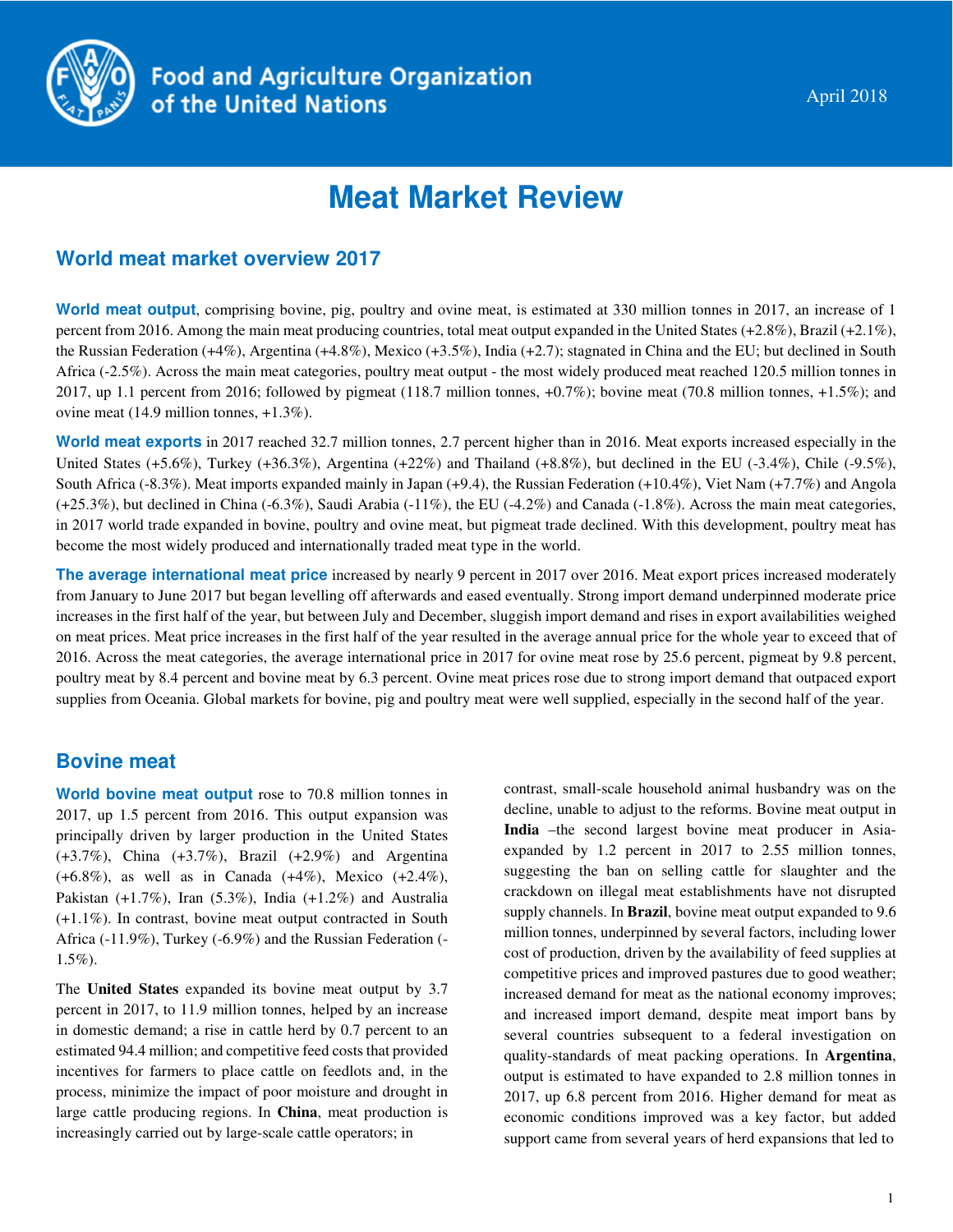increased availability of cattle, especially of young, light steers and heifers that are preferred by domestic consumers. In **South Africa** – a main meat producer in Africa - the impact of the droughts in 2015 and 2016 continued to linger. During the drought years, farmers off-took a large number of animals, dwindling livestock herd. With welcome rains in 2017, cattle herd rebuilding began, reducing cattle available for slaughter. This led to a reduction in meat output in 2017 by 11.9 percent to below 1 million tonnes, the lowest seen since 2013. **Turkey**'s bovine meat production declined for a second successive year, a sector marred by slow expansion of cattle herd; fluctuation in imports of cattle; and high feed costs that discourage the use of high quality feed.

World bovine meat trade expanded by 5.4 percent in 2017 to 10.2 million tonnes, following two years of contractions. This resulted from export expansions of three of the world's largest bovine meat exporters, Brazil (+10%), the United States (+10.8%), India (+4.3%); and the stability of exports of the fourth largest exporter, Australia (+0.3%). Elsewhere, bovine meat exports increased in Argentina (+32.9%), the EU (+7.3%), Canada (+6.2%) and Mexico (+6.4%). However, exports of few countries with relatively smaller volumes further declined, including in Paraguay, Thailand and South Africa. In **Brazil** and the **United States**, export expansions were supported by abundant domestic supplies, and high import demand from Asian markets. China was a key market for bovine meat for both Brazil and the United States, while Japan and South Korea provided strong export markets for the United States. Reduced export availabilities from Oceania provided an additional impetus for the United States. After two years of downsizing, **India**'s bovine meat exports picked up in 2017, reflecting a robust import demand, backed by affordability and preference for buffalo meat by some consumers, especially in India's traditional markets -Viet Nam, Malaysia, Egypt, Iraq and the Philippines. **Australia**'s 2017 exports increased marginally, by 0.3 percent, to 1 357 000 tonnes. But, this was still 20 percent lower than in 2015, reflecting continued supply limitations.



## **Pigmeat**

**World pigmeat output** reached 118.7 million tonnes in 2017, up 0.7 percent from 2016, supported by production expansions in China  $(+0.7\%)$ , the United States  $(+2.6\%)$ , the Russian Federation  $(+3.1\%)$ , Mexico  $(+4.6\%)$ , Canada  $(+2.9\%)$ and Viet Nam (+1.5%), but offset by reductions in the EU (- 0.8%), Ukraine (-15.7%) and Chile (-3.7%).

In **China**, after two years of downscaling, pigmeat output expanded in 2017 by 0.7 percent to 54.3 million tonnes. Relatively large-scale hog farms are becoming commonplace in China, especially in the northeastern and western regions that are being promoted by the government as the main meat producing regions. It is difficult to estimate how much additional pigmeat is coming from the large farms, but it is assumed to be on the rise. The **United States** continued to expand its pigmeat output, which in 2017 rose by 2.6 percent, to 11.6 million tonnes. Rising demand for pigmeat and products from both within and outside the country helped the United States to fortify production gains; higher pig inventories and continued increase in carcass weight too were supportive. In **Canada**, pigmeat output expanded by 2.9 percent to 2.1 million tonnes, aided by increases in carcass weight and slaughter numbers, strong import demand, and integrated production operations with firms across the border in the United States. **Mexico**'s pigmeat output expanded to 1.4 million tonnes, up 4.6 percent, bolstered by further integration of its piggery operations with the United States, increased domestic demand, and productivity of large-scale producers. The **Russian Federation** increased its pigmeat output to 3.47 million tonnes in 2017, up 3.1 percent from 2016. The piggery operations are becoming streamlined, with the share of larger firms becoming prominent, which has boosted producer margins. Increased domestic demand provided additional support for the expansion. Meanwhile, the spread of the African swine fever negatively affected output of small-scale farms, but it was not large enough to reduce the overall output. In the **EU**, pigmeat output declined by 0.8 percent in 2017 to 23.4 million tonnes, reflecting import demand declines, especially from China. Despite this, the EU remained the largest pigmeat producer and exporter in the world.

**World pigmeat exports** declined by 1.1 percent to 8.2 million tonnes, mainly due to a sharp reduction of shipments by the EU (-8.4%), which was amplified by export declines in Brazil (-3.8%) and Viet Nam (-23%). Shipment increases by the United States  $(+6.5\%)$ , Mexico  $(+18.1\%)$  and the Russian Federation (+18.6%) partially helped to reduce the contraction. **EU**'s export contraction was mainly due to a sharp reduction of Chinese imports (-22.5%). However, the EU found additional markets, especially in the United States and the Philippines, partially offsetting the decline. Brazil's pigmeat exports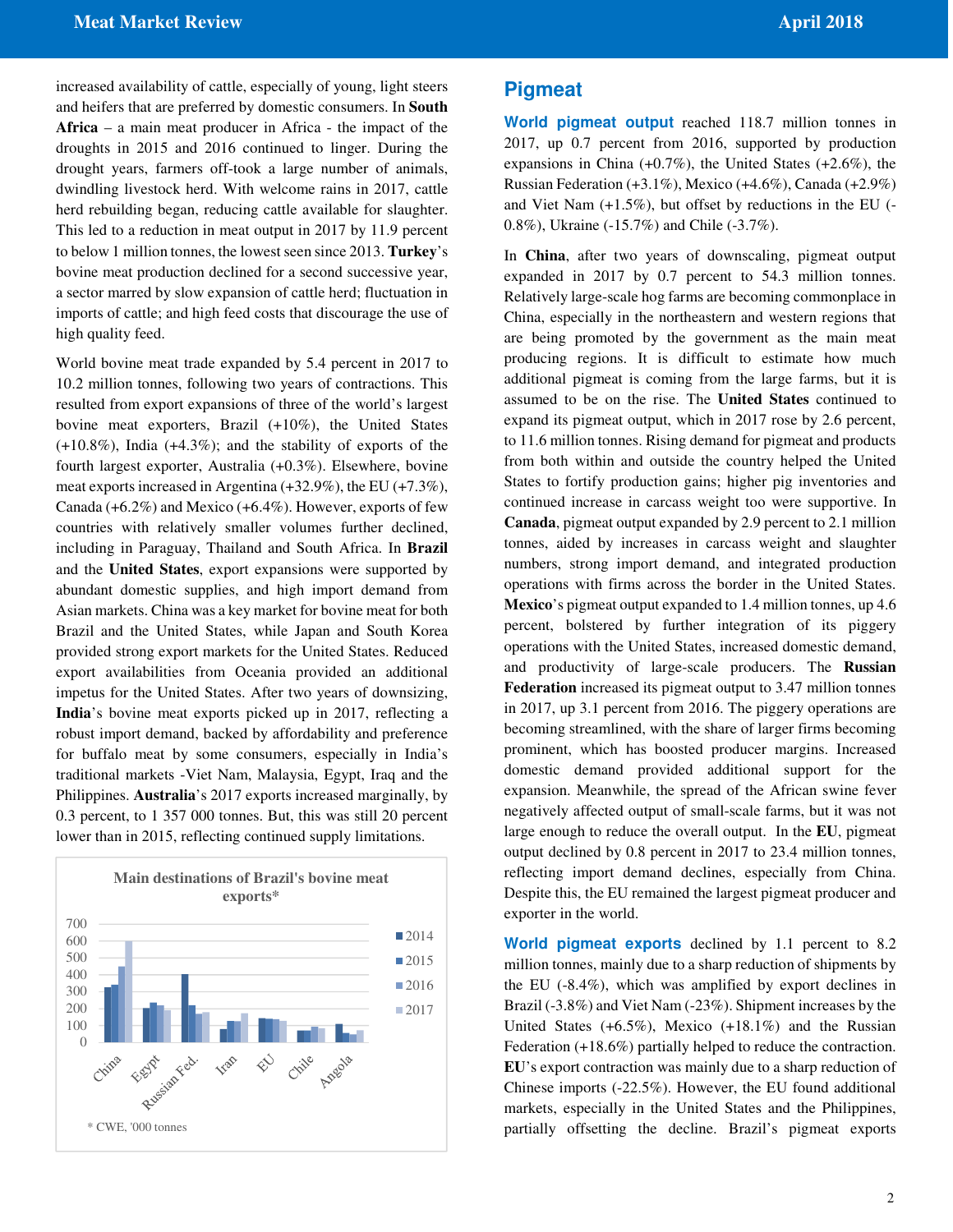declined by 3.8 percent in 2017 but this was following a 29 percent expansion in 2015 that elevated Brazil's exports to a higher path. In contrast, the **United States** increased its pigmeat shipments in 2017, supported by demand from Asia, especially in Japan, the Republic of Korea and China. Mexico remained the main export destination for US bovine meat exports. Apart from China, several others imported less pigmeat in 2017 than 2016, including Australia (-20.4%) and Viet Nam (-40.3%). Reflecting a combination of higher consumption or reduced production, several others increased their pigmeat imports, including Mexico (+4.7%), the Russian Federation (+8.6) and Chile (+64.5%). estimated 94.4 million; and competitive feed costs that provided incentives for farmers to place cattle on feedlots and, in the process, minimize the impact of poor moisture and drought in large cattle producing regions. In **China**, meat production is increasingly carried out by largescale cattle operators; in contrast, small-scale household animal husbandry was on the decline, unable to adjust to the reforms. Bovine meat output in **India** –the second largest bovine meat producer in Asia- expanded by 1.2 percent in 2017 to 2.55 million tonnes, suggesting the ban on selling cattle for slaughter and the crackdown on illegal meat establishments have not disrupted supply channels. In **Brazil**, bovine meat output expanded to 9.6 million tonnes, underpinned by several factors, including lower cost of production, driven by the availability of feed supplies at competitive prices and improved pastures due to good weather; increased demand for meat as the national economy improves; and increased import demand, despite meat import bans by several countries subsequent to a federal investigation on quality-standards of meat packing operations. In **Argentina**, output is estimated to have expanded to 2.8 million tonnes in 2017, up 6.8 percent from 2016. Higher demand for meat as economic conditions improved was a key factor, but added support came from several years of herd expansions that led to



## **Poultry meat**

**World poultry meat output** is estimated at 120.5 million in 2017, up 1.1 percent from 2016. Outputs expanded in almost all major poultry producing regions despite frequent outbreaks of the Highly Pathogenic Avian Influenza (HPAI) in Africa, Asia and Europe. Much of expanded output in 2017 came from the United States (+2.4%), the Russian Federation (+7.2%), Brazil (+1.9%), Turkey (+12.5%), India (+4.8%), Thailand (+6.7%), Mexico (+3.8%) and the EU (+0.8%). Between 2010 and 2017, world poultry meat production has increased by 21.3 million tonnes, but over the years the rate of growth has been decelerating.

In the **United States**, poultry meat output is estimated at 22 million tonnes, up 2.4 percent from 2016, supported by strong domestic and international demand, genetic improvements that favour producing larger birds, and streamlined processing. In the **EU**, output was constrained by HPAI outbreaks, limiting production growth to 0.8 percent as against 4 percent 3 years ago. In the Russian Federation, output expanded by over 7 percent, buoyed by high domestic demand, as consumers substituted poultry for other expensive meat products; and improvements in production facilities. In contrast, **China** was an exception, where the output contracted by an estimated 5.6 percent, shedding over 1 million tonnes from its output. Several factors contributed to the contraction: HPAI outbreaks in the early months in 2017 that led to banning the live-bird market operations and transportation; government's continued policy to limit the importation of breeding stock; the continued reduction of output of small-scale farms as they left the sector due to their inability to adjust to the reforms. In many countries, HPAI outbreaks badly affected output, especially early in 2017, but recovered in the following months, leading to output stability.

**World poultry meat exports** reached 13 million tonnes in 2017, up 2.8 percent from 2016. While Brazil, the United States, the EU and Thailand continued to be the leading poultry meat exporters, most of the increase in shipments in 2017 originated in the United States (+3.1%), Turkey (+33.6%), Thailand (+10%), China (+15%), the Russian Federation (+40.7%) and the EU (+2.5%). The **United States** benefitted from its HPAI-free status from August 2017 and strong import demand from Mexico, China, Cuba, Canada and Angola. **Thailand** continued to expand its poultry meat exports, driven by demand for value-added ready-to-eat products in world markets, especially in Japan. Despite facing import bans by key trading partners in response to HPAI outbreaks, **EU** poultry exports expanded, showing the resilience of the sector, especially its capacity to contain the spread and to identify new markets. In contrast, **Brazil**'s exports slipped by 2 percent in 2017 to 4.3 million tonnes but continued to be the world's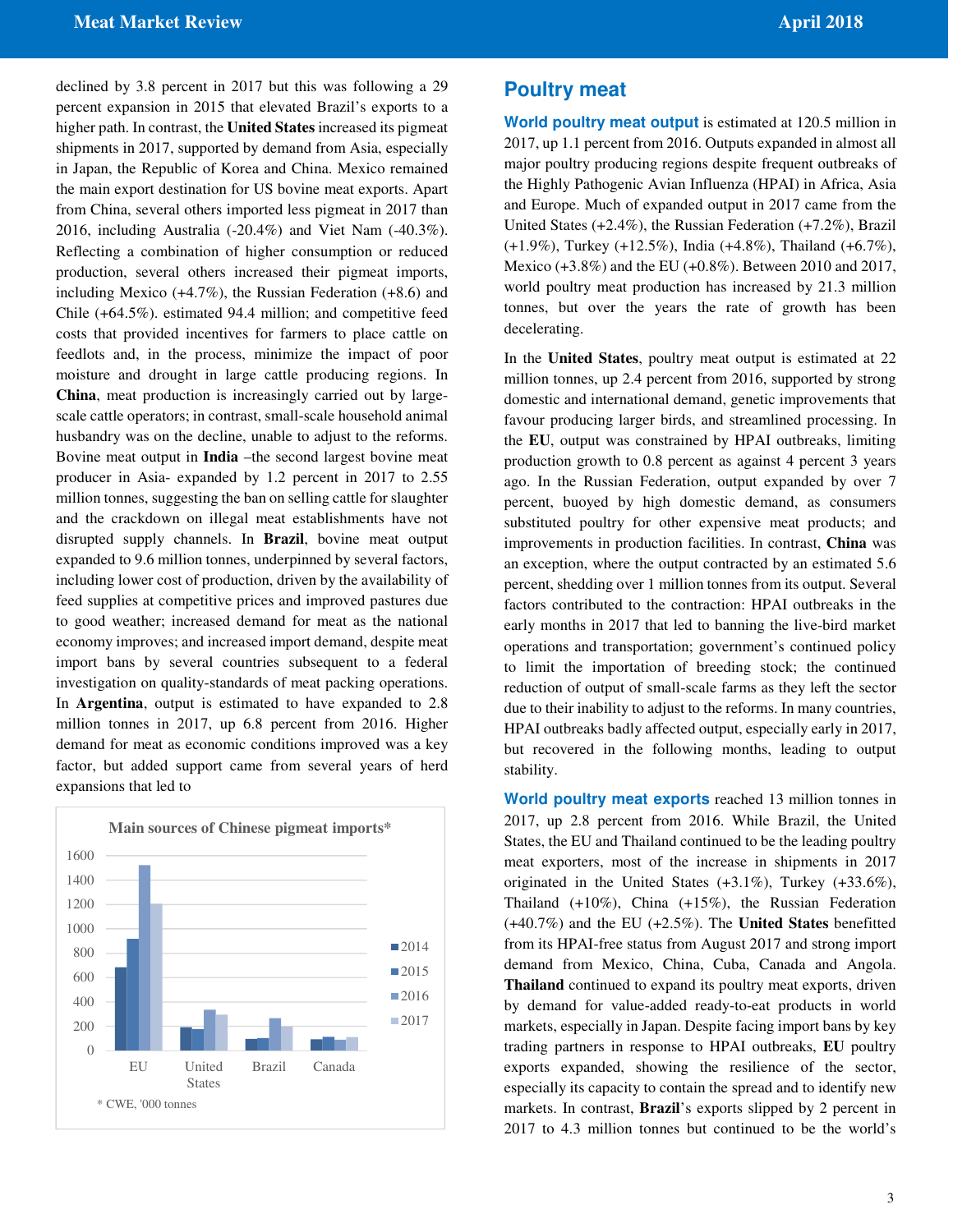#### *Meat Market Review* **April 2018 <b>April 2018**

largest poultry meat exporter. On poultry meat imports, most significant reductions were reported by China (-9.8%) and Saudi Arabia (-12.1%) but compensated by increased imports by Japan (+9.5%), Angola (+29%), Ghana (+55.7%, Cuba (+19%) and Iraq (+8.4%).



## **Ovine meat**

**World ovine meat output** is estimated at 14.8 million tonnes in 2017, only 0.6 percent higher than the previous year – marking the lowest rate of expansion since 2013. This small increase was mainly driven by higher outputs in China (+1.6%), the EU  $(+1.8\%)$  and Australia  $(+1.8\%)$ , more than offsetting a decline in New Zealand (-2.3%). In **China**, sheep and goat farming is becoming large-scale operations that use extensive feeding management systems and technology, but household and small-scale husbandry is on the decline, as in other livestock systems. This transition has enabled China to increase its ovine flock and meat output. In the **EU**, sheep flock expanded, surpassing the number of heads to over 100 million. Competitive prices offered by the EU bolstered its import demand, in turn, providing incentives for expanding output. In **Australia**, farmers were in a re-building phase, but due to drier conditions in the second part of the year, they began off-taking more animals. This along with higher carcass weight raised output by 1.8 percent to 727 000 tonnes. In contrast, **New Zealand**'s output declined, particularly reflecting a lamb crop decline, influenced by a reduction of breading ewes – a lingering effect of a deeper cull in previous years. Elsewhere, ovine meat output is estimated to have increased somewhat in South Africa, Pakistan and Morocco, with possible declines in Mongolia and Sudan. Across main geographical regions, output expanded in Europe (+1.5%), Central America (+0.9), South America (+1.2%) and Asia (+0.7%); stagnated in Africa and Oceania; but declined in North America (-1%).

**World ovine meat exports** is estimated at 980 000 tonnes in 2017, an increase of 7.7 percent, driven by strong import demand from China (+13.9%), the United States (+17.4%), but

also the Islamic Republic of Iran, Malaysia, Canada and the Republic of Korea. In contrast, imports by the **EU** declined by 13 percent, as domestic production rose. **China**'s import expansion is seen as a result of rising consumer demand, especially among the middle class, outpacing output growth. In the **United States**, ovine meat has a niche market, represented by low per capita consumption, estimated at around 0.6 kg per capita. In 2017, output further declined, compelling the United States to import more from Oceania. **Australia** and **New Zealand** increased their shipments by 6.1 percent in 2017 and 6.9 percent, respectively, jointly supplying nearly 87 percent of world imports.

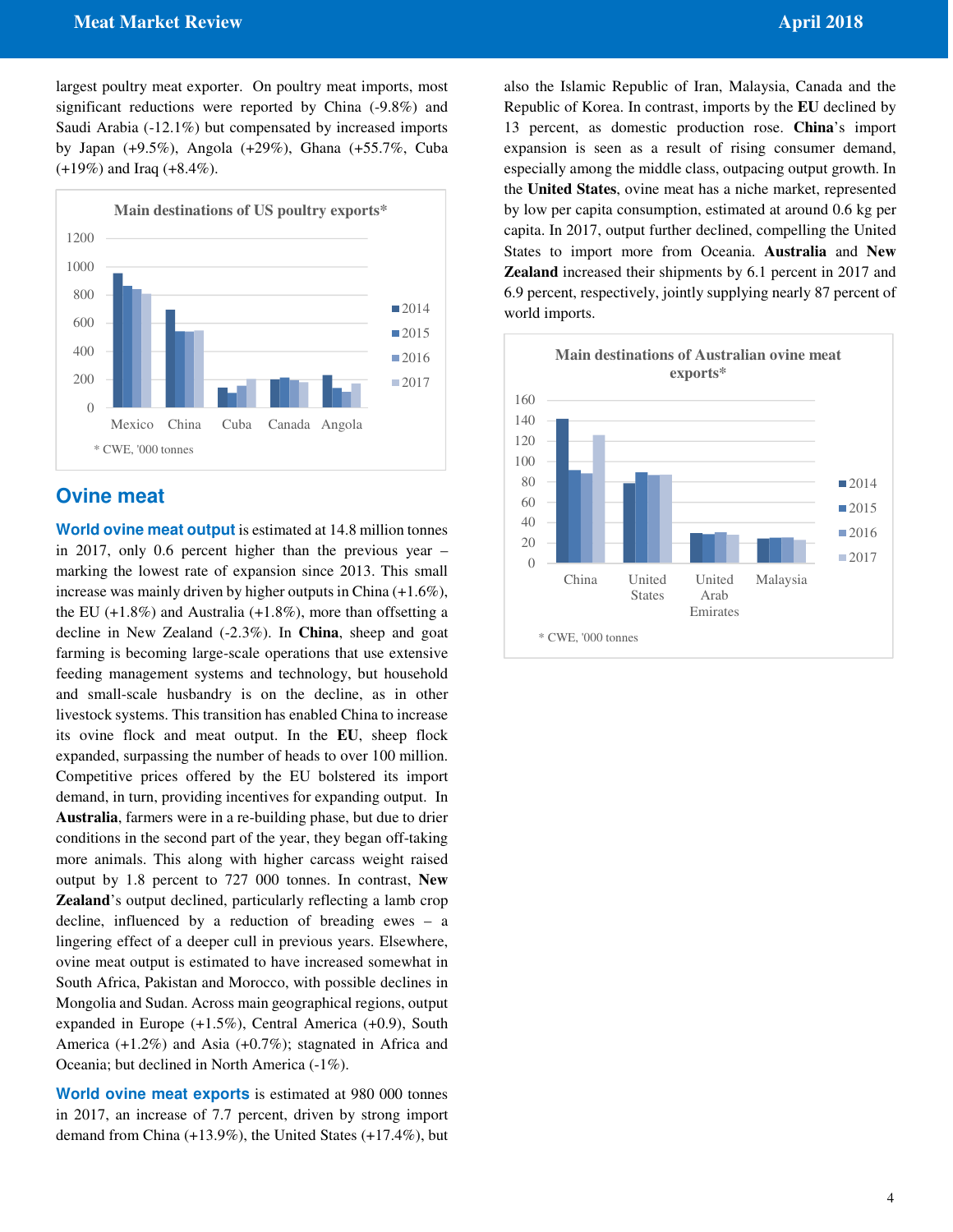|                    |                       | <b>Sub-indices</b> | <b>FAO Meat Price Index</b> |                        |                       |
|--------------------|-----------------------|--------------------|-----------------------------|------------------------|-----------------------|
| <b>PERIOD</b>      | <b>Bovine</b><br>meat | Ovine<br>meat      | Pig<br>meat                 | <b>Poultry</b><br>meat | $(2002 - 2004 = 100)$ |
| <b>Annual</b>      |                       |                    |                             |                        |                       |
| (January/December) |                       |                    |                             |                        |                       |
| 2010               | 165                   | 158                | 138                         | 179                    | 158                   |
| 2011               | 191                   | 232                | 153                         | 206                    | 183                   |
| 2012               | 195                   | 205                | 153                         | 201                    | 182                   |
| 2013               | 197                   | 178                | 157                         | 206                    | 184                   |
| 2014               | 231                   | 202                | 164                         | 200                    | 198                   |
| 2015               | 213                   | 157                | 126                         | 168                    | 168                   |
| 2016               | 191                   | 154                | 123                         | 156                    | 156                   |
| 2017               | 204                   | 194                | 135                         | 169                    | 170                   |
| Monthly            |                       |                    |                             |                        |                       |
| $2017 - January$   | 193                   | 156                | 125                         | 160                    | 159                   |
| 2017 - February    | 197                   | 161                | 125                         | 163                    | 161                   |
| $2017 - March$     | 202                   | 161                | 130                         | 165                    | 165                   |
| $2017 - April$     | 201                   | 174                | 137                         | 170                    | 169                   |
| $2017 - May$       | 205                   | 182                | 141                         | 171                    | 173                   |
| $2017 - June$      | 206                   | 203                | 143                         | 173                    | 176                   |
| $2017 - July$      | 208                   | 211                | 142                         | 167                    | 175                   |
| $2017 - August$    | 202                   | 213                | 142                         | 172                    | 174                   |
| $2017$ – September | 204                   | 221                | 139                         | 171                    | 174                   |
| $2017 - October$   | 207                   | 216                | 132                         | 175                    | 173                   |
| $2017 - November$  | 210                   | 215                | 130                         | 172                    | 173                   |
| $2017 - December$  | 208                   | 211                | 129                         | 165                    | 170                   |

## **FAO Meat Price Indices**

The FAO Meat Price Indices consist of 2 poultry meat product quotations (the average weighted by assumed fixed trade weights), 3 bovine meat product quotations (average weighted by assumed fixed trade weights), 3 pigmeat product quotations (average weighted by assumed fixed trade weights), 1 ovine meat product quotation (average weighted by assumed fixed trade weights): the four meat group average prices are weighted by world average export trade shares for 2002/2004.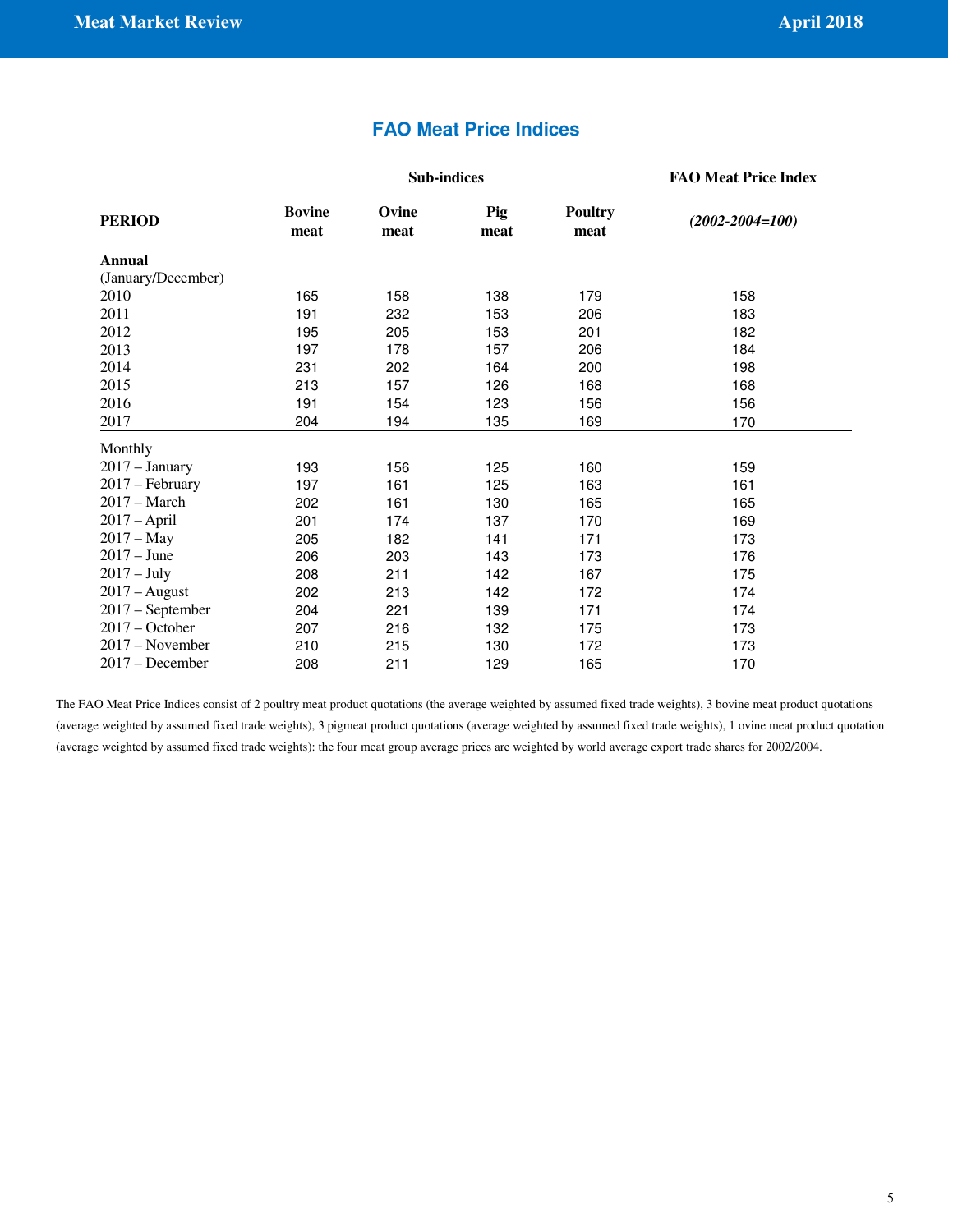| <b>Meat production: World total and in selected countries</b><br>('000 tonnes, Carcass weight equivalent) |        |        |                |               |
|-----------------------------------------------------------------------------------------------------------|--------|--------|----------------|---------------|
|                                                                                                           | 2015   | 2016   | 2017           | Change 2017   |
|                                                                                                           |        |        | <i>prelim.</i> | over 2016 (%) |
| World                                                                                                     | 323697 | 327105 | 330387         | 1.0           |
| China                                                                                                     | 86640  | 86108  | 85812          | $-0.3$        |
| EU                                                                                                        | 47010  | 47932  | 47883          | $-0.1$        |
| <b>United States</b>                                                                                      | 43252  | 44606  | 45842          | 2.8           |
| Brazil                                                                                                    | 26733  | 26529  | 27079          | 2.1           |
| Russian Fed.                                                                                              | 9130   | 9432   | 9812           | 4.0           |
| India                                                                                                     | 7033   | 7153   | 7348           | 2.7           |
| Mexico                                                                                                    | 6371   | 6573   | 6801           | 3.5           |
| Argentina                                                                                                 | 5418   | 5327   | 5582           | 4.8           |

## **Meat imports: World total and in selected countries**

| ('000 tonnes, Carcass weight equivalent) |       |       |         |           |  |  |
|------------------------------------------|-------|-------|---------|-----------|--|--|
|                                          | 2015  | 2016  | 2017    | Change    |  |  |
|                                          |       |       | prelim. | 2017 over |  |  |
|                                          |       |       |         | 2016 (%)  |  |  |
| World                                    | 29890 | 31161 | 31563   | 1.3       |  |  |
| China                                    | 4318  | 5786  | 5423    | $-6.3$    |  |  |
| Japan                                    | 3195  | 3322  | 3635    | 9.4       |  |  |
| <b>United States</b>                     | 2333  | 2170  | 2195    | 1.2       |  |  |
| Mexico                                   | 2029  | 2100  | 2167    | 3.2       |  |  |
| Viet Nam                                 | 1824  | 1548  | 1667    | 7.7       |  |  |
| Korea Rep of                             | 1140  | 1257  | 1317    | 4.7       |  |  |
| Russian Fed.                             | 1322  | 1168  | 1290    | 10.4      |  |  |
| EU                                       | 1319  | 1341  | 1286    | $-4.2$    |  |  |
| Saudi Arabia                             | 1201  | 1097  | 976     | $-11.1$   |  |  |
| Canada                                   | 823   | 776   | 762     | $-1.8$    |  |  |

| <b>Meat exports: World total and in selected countries</b><br>('000 tonnes, Carcass weight equivalent) |       |       |                 |                                 |  |
|--------------------------------------------------------------------------------------------------------|-------|-------|-----------------|---------------------------------|--|
|                                                                                                        | 2015  | 2016  | 2017<br>prelim. | Change<br>2017 over<br>2016 (%) |  |
| World                                                                                                  | 30540 | 31857 | 32711           | 2.7                             |  |
| <b>United States</b>                                                                                   | 6928  | 7308  | 7718            | 5.6                             |  |
| Brazil                                                                                                 | 6691  | 6967  | 7023            | 0.8                             |  |
| EU                                                                                                     | 4352  | 5161  | 4983            | $-3.4$                          |  |
| Australia                                                                                              | 2217  | 1861  | 1905            | 2.3                             |  |
| Canada                                                                                                 | 1750  | 1863  | 1897            | 1.8                             |  |
| India                                                                                                  | 1708  | 1665  | 1736            | 4.2                             |  |
| Thailand                                                                                               | 963   | 1033  | 1113            | 7.8                             |  |
| New Zealand                                                                                            | 1033  | 959   | 991             | 3.2                             |  |
| China                                                                                                  | 596   | 530   | 590             | 11.3                            |  |
| Argentina                                                                                              | 451   | 454   | 554             | 22.0                            |  |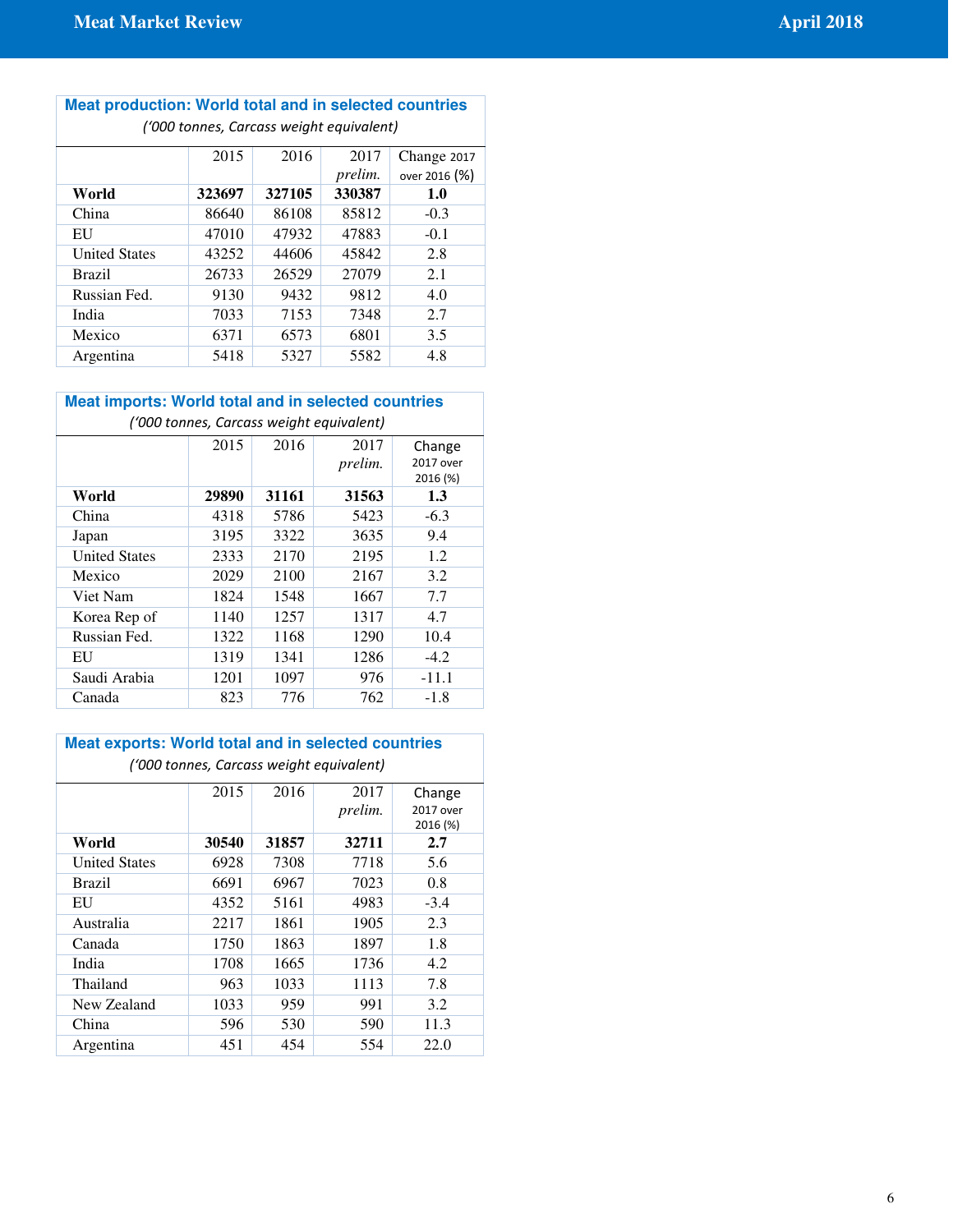#### **Bovine meat production: World total and in selected countries** ('000 tonnes, Carcass weight equivalent)

| TUUU tonnes, Carcass weight equivalent) |       |       |         |               |  |
|-----------------------------------------|-------|-------|---------|---------------|--|
|                                         | 2015  | 2016  | 2017    | Change 2017   |  |
|                                         |       |       | prelim. | over 2016 (%) |  |
| World                                   | 68667 | 69728 | 70779   | $1.5\,$       |  |
| <b>United States</b>                    | 10817 | 11507 | 11938   | 3.7           |  |
| <b>Brazil</b>                           | 9425  | 9284  | 9553    | 2.9           |  |
| EU                                      | 7668  | 7881  | 7889    | 0.1           |  |
| China                                   | 7016  | 7366  | 7638    | 3.7           |  |
| Argentina                               | 2727  | 2644  | 2824    | 6.8           |  |
| India                                   | 2518  | 2522  | 2553    | 1.2           |  |
| Australia                               | 2662  | 2361  | 2387    | 1.1           |  |

## **Bovine meat imports: World total and in selected countries**

| ('000 tonnes in Carcass weight equivalent) |      |      |         |               |  |
|--------------------------------------------|------|------|---------|---------------|--|
|                                            | 2015 | 2016 | 2017    | Change 2017   |  |
|                                            |      |      | prelim. | over 2016 (%) |  |
| World                                      | 9292 | 9368 | 9770    | 4.3           |  |
| China                                      | 1227 | 1423 | 1596    | 12.2          |  |
| <b>United States</b>                       | 1467 | 1308 | 1314    | 0.4           |  |
| Viet Nam                                   | 918  | 908  | 1033    | 13.8          |  |
| Japan                                      | 739  | 736  | 824     | 12.0          |  |
| Russian Fed.                               | 598  | 520  | 623     | 19.8          |  |
| Korea Rep of                               | 382  | 469  | 488     | 3.9           |  |
| EU                                         | 325  | 329  | 305     | $-7.3$        |  |
| Canada                                     | 323  | 300  | 288     | $-3.9$        |  |
| Chile                                      | 229  | 278  | 264     | $-5.2$        |  |
| Egypt                                      | 360  | 340  | 250     | $-26.5$       |  |
| Mexico                                     | 231  | 243  | 249     | 2.7           |  |

## **Bovine meat exports: World total and in selected countries**

| ('000 tonnes, Carcass weight equivalent) |      |      |         |               |  |
|------------------------------------------|------|------|---------|---------------|--|
|                                          | 2015 | 2016 | 2017    | Change 2017   |  |
|                                          |      |      | prelim. | over 2016 (%) |  |
| World                                    | 9907 | 9674 | 10195   | 5.4           |  |
| <b>Brazil</b>                            | 1701 | 1688 | 1858    | 10.0          |  |
| India                                    | 1677 | 1638 | 1708    | 4.2           |  |
| <b>United States</b>                     | 1223 | 1342 | 1487    | 10.8          |  |
| Australia                                | 1697 | 1353 | 1357    | 0.3           |  |
| New Zealand                              | 584  | 537  | 540     | 0.6           |  |
| EU                                       | 450  | 456  | 489     | 7.3           |  |
| Canada                                   | 383  | 420  | 445     | 6.2           |  |
| Uruguay                                  | 336  | 378  | 390     | 3.2           |  |
| Paraguay                                 | 353  | 360  | 350     | $-2.8$        |  |
| Argentina                                | 201  | 234  | 311     | 32.9          |  |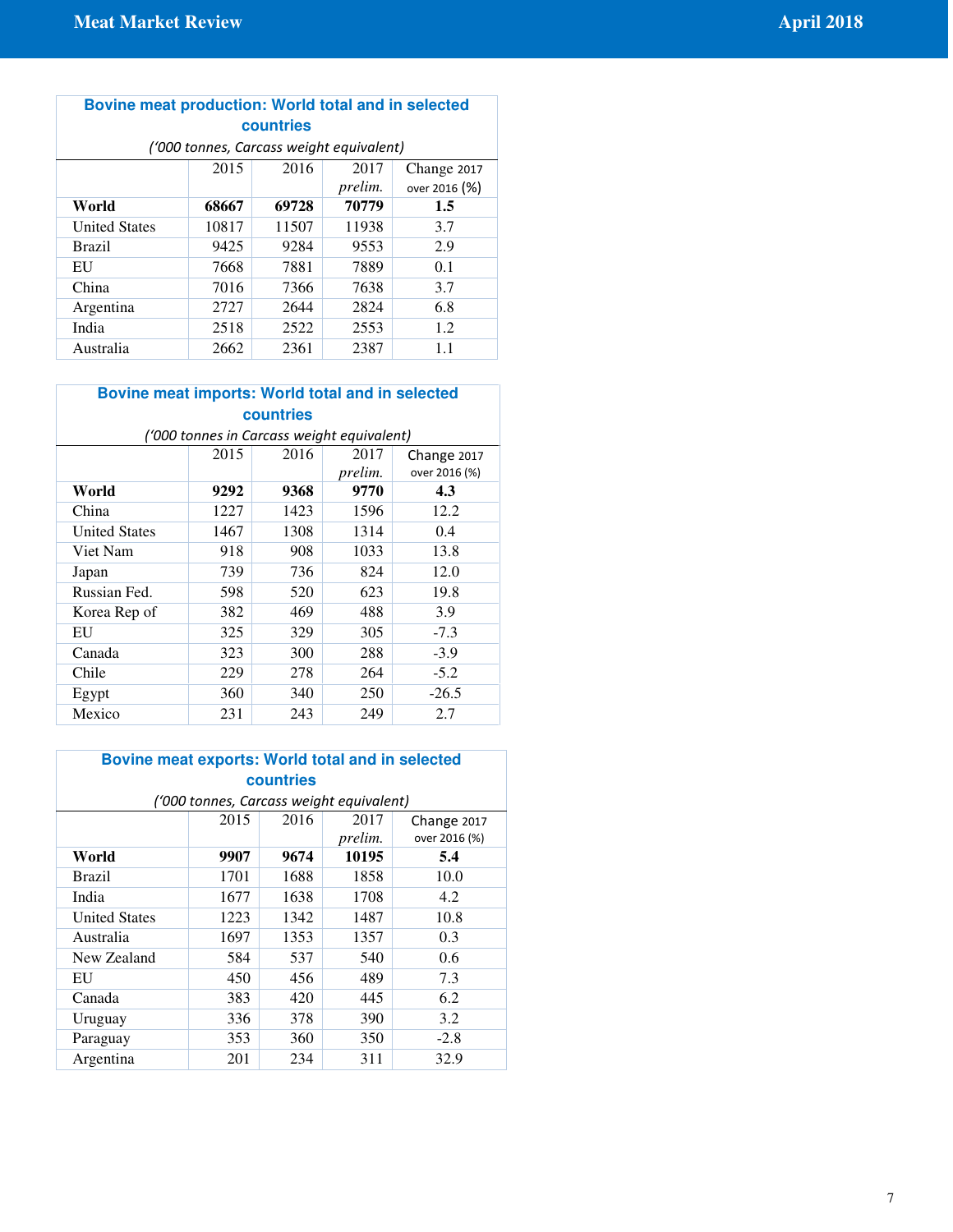## **Pigmeat production: World total and in selected countries**

| ('000 tonnes, Carcass weight equivalent) |        |        |         |               |  |
|------------------------------------------|--------|--------|---------|---------------|--|
|                                          | 2015   | 2016   | 2017    | Change 2017   |  |
|                                          |        |        | prelim. | over 2016 (%) |  |
| World                                    | 118504 | 117813 | 118676  | 0.7           |  |
| China                                    | 55835  | 53931  | 54335   | 0.7           |  |
| EU                                       | 23467  | 23618  | 23429   | $-0.8$        |  |
| <b>United States</b>                     | 11121  | 11320  | 11610   | 2.6           |  |
| <b>Brazil</b>                            | 3519   | 3700   | 3725    | 0.7           |  |
| Viet Nam                                 | 3492   | 3665   | 3720    | 1.5           |  |
| Russian Fed.                             | 3099   | 3368   | 3473    | 3.1           |  |

## **Pigmeat imports: World total and in selected countries**

| ('000 tonnes, Carcass weight equivalent) |      |      |                 |                              |  |
|------------------------------------------|------|------|-----------------|------------------------------|--|
|                                          | 2015 | 2016 | 2017<br>prelim. | Change 2017<br>over 2016 (%) |  |
| World                                    | 7119 | 8241 | 8167            | $-0.9$                       |  |
| China                                    | 1441 | 2529 | 2115            | $-16.4$                      |  |
| Japan                                    | 1286 | 1371 | 1481            | 8.1                          |  |
| Mexico                                   | 845  | 875  | 916             | 4.7                          |  |
| Korea Rep of                             | 606  | 623  | 654             | 4.9                          |  |
| <b>United States</b>                     | 607  | 598  | 613             | 2.6                          |  |
| Russian<br>Federation                    | 415  | 369  | 401             | 8.6                          |  |

| <b>Pigmeat exports: World total and in selected</b> |                                          |           |      |                       |  |  |
|-----------------------------------------------------|------------------------------------------|-----------|------|-----------------------|--|--|
|                                                     |                                          | countries |      |                       |  |  |
|                                                     | ('000 tonnes, Carcass weight equivalent) |           |      |                       |  |  |
| 000 tonnes (CWE)                                    |                                          |           |      |                       |  |  |
|                                                     | 2016<br>2015<br>2017<br>prelim.          |           |      |                       |  |  |
| World                                               | 7239                                     | 8289      | 8201 | over 2016 (%)<br>-1.1 |  |  |
| EU                                                  | 2415                                     | 3107      | 2845 | $-8.4$                |  |  |
| <b>United States</b>                                | 2192                                     | 2290      | 2440 | 6.5                   |  |  |
| Canada                                              | 1191                                     | 1264      | 1273 | 0.7                   |  |  |
| Brazil                                              | 691                                      | 890       | 856  | $-3.8$                |  |  |
| Mexico                                              | 137                                      | 150       | 177  | 18.1                  |  |  |
| Chile                                               | 169                                      | 163       | 162  | $-0.4$                |  |  |
| China                                               | 127                                      | 102       | 107  | 5.0                   |  |  |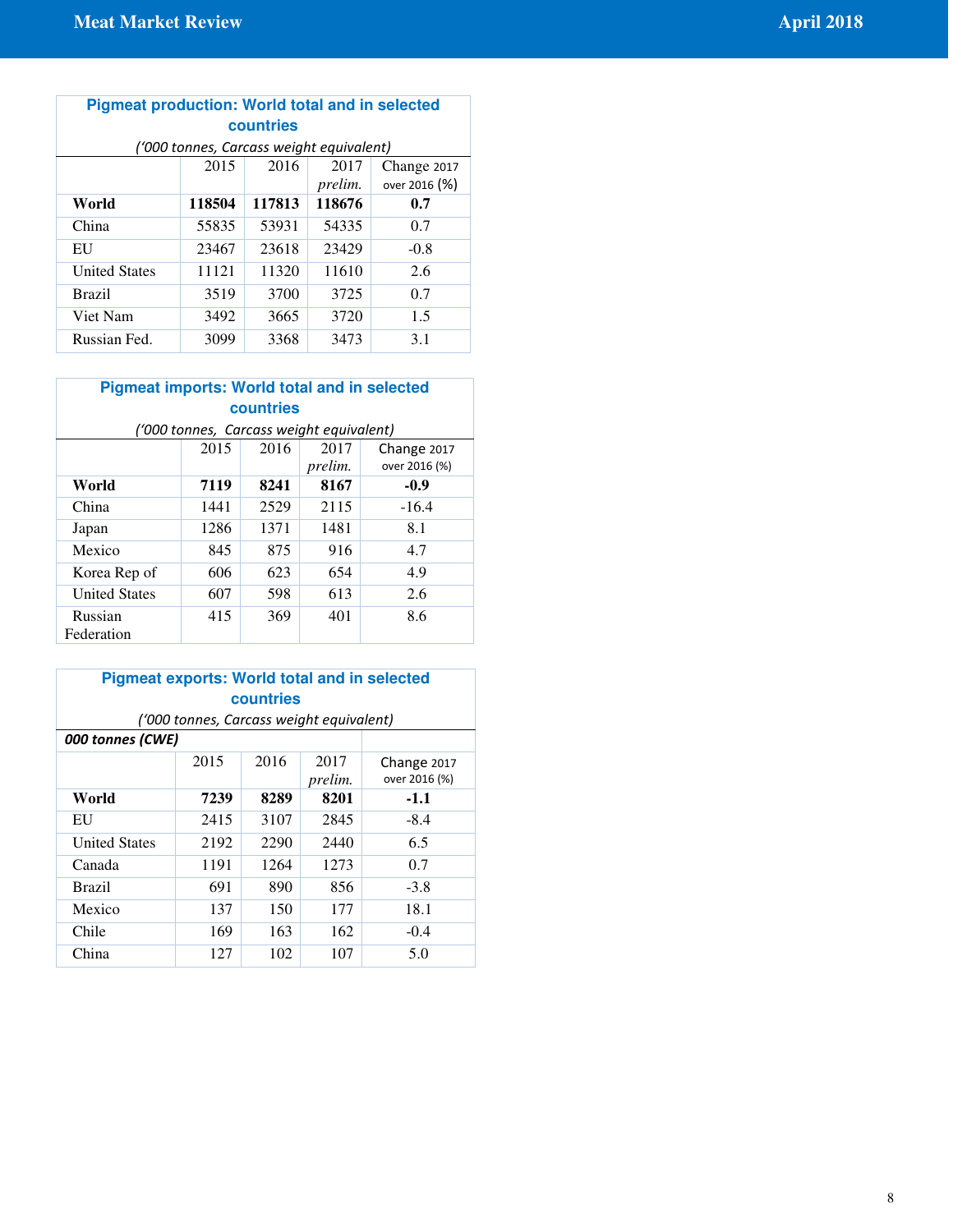| Poultry meat production: World total and in selected countries |
|----------------------------------------------------------------|
| $(1000$ tonnes Carcass weight equivalent)                      |

| ('000 tonnes, Carcass weight equivalent) |        |        |         |                  |  |
|------------------------------------------|--------|--------|---------|------------------|--|
|                                          | 2015   | 2016   | 2017    | Change 2017 over |  |
|                                          |        |        | prelim. | 2016 (%)         |  |
| World                                    | 116342 | 119239 | 120516  | 1.1              |  |
| <b>United States</b>                     | 21017  | 21483  | 21998   | 2.4              |  |
| China                                    | 17895  | 18710  | 17665   | $-5.6$           |  |
| EU                                       | 13925  | 14514  | 14630   | 0.8              |  |
| <b>Brazil</b>                            | 13636  | 13391  | 13645   | 1.9              |  |
| Russian Fed.                             | 4088   | 4141   | 4440    | 7.2              |  |
| India                                    | 3292   | 3426   | 3591    | 4.8              |  |
| Mexico                                   | 3002   | 3116   | 3234    | 3.8              |  |
| Japan                                    | 2132   | 2345   | 2359    | 0.6              |  |

## **Poultry meat imports: World total and in selected countries**

| ('000 tonnes, Carcass weight equivalent) |       |       |                |                  |
|------------------------------------------|-------|-------|----------------|------------------|
|                                          | 2015  | 2016  | 2017           | Change 2017 over |
|                                          |       |       | <i>prelim.</i> | 2016 (%)         |
| World                                    | 12261 | 12360 | 12381          | 0.2              |
| China                                    | 1392  | 1583  | 1427           | $-9.8$           |
| Japan                                    | 1134  | 1179  | 1291           | 9.5              |
| Mexico                                   | 928   | 959   | 978            | 2.0              |
| Saudi Arabia                             | 971   | 903   | 794            | $-12.1$          |
| EU                                       | 715   | 738   | 726            | $-1.7$           |
| Viet Nam                                 | 793   | 584   | 600            | 2.7              |
| South Africa                             | 479   | 560   | 557            | $-0.5$           |
| Iraq                                     | 388   | 437   | 473            | 8.4              |
| <b>UAE</b>                               | 428   | 435   | 432            | $-0.8$           |
| Cuba                                     | 229   | 238   | 284            | 19.2             |

| <b>Poultry meat exports: World total and in selected countries</b> |       |       |         |                  |
|--------------------------------------------------------------------|-------|-------|---------|------------------|
| ('000 tonnes, Carcass weight equivalent)                           |       |       |         |                  |
|                                                                    | 2015  | 2016  | 2017    | Change 2017 over |
|                                                                    |       |       | prelim. | 2016 (%)         |
| World                                                              | 12189 | 12739 | 13091   | 2.8              |
| <b>Brazil</b>                                                      | 4274  | 4364  | 4284    | $-1.8$           |
| <b>United States</b>                                               | 3491  | 3654  | 3769    | 3.1              |
| EU                                                                 | 1387  | 1500  | 1537    | 2.5              |
| Thailand                                                           | 874   | 955   | 1051    | 10.0             |
| Turkey                                                             | 346   | 327   | 437     | 33.6             |
| China                                                              | 402   | 371   | 426     | 15.0             |
| Ukraine                                                            | 164   | 244   | 274     | 12.3             |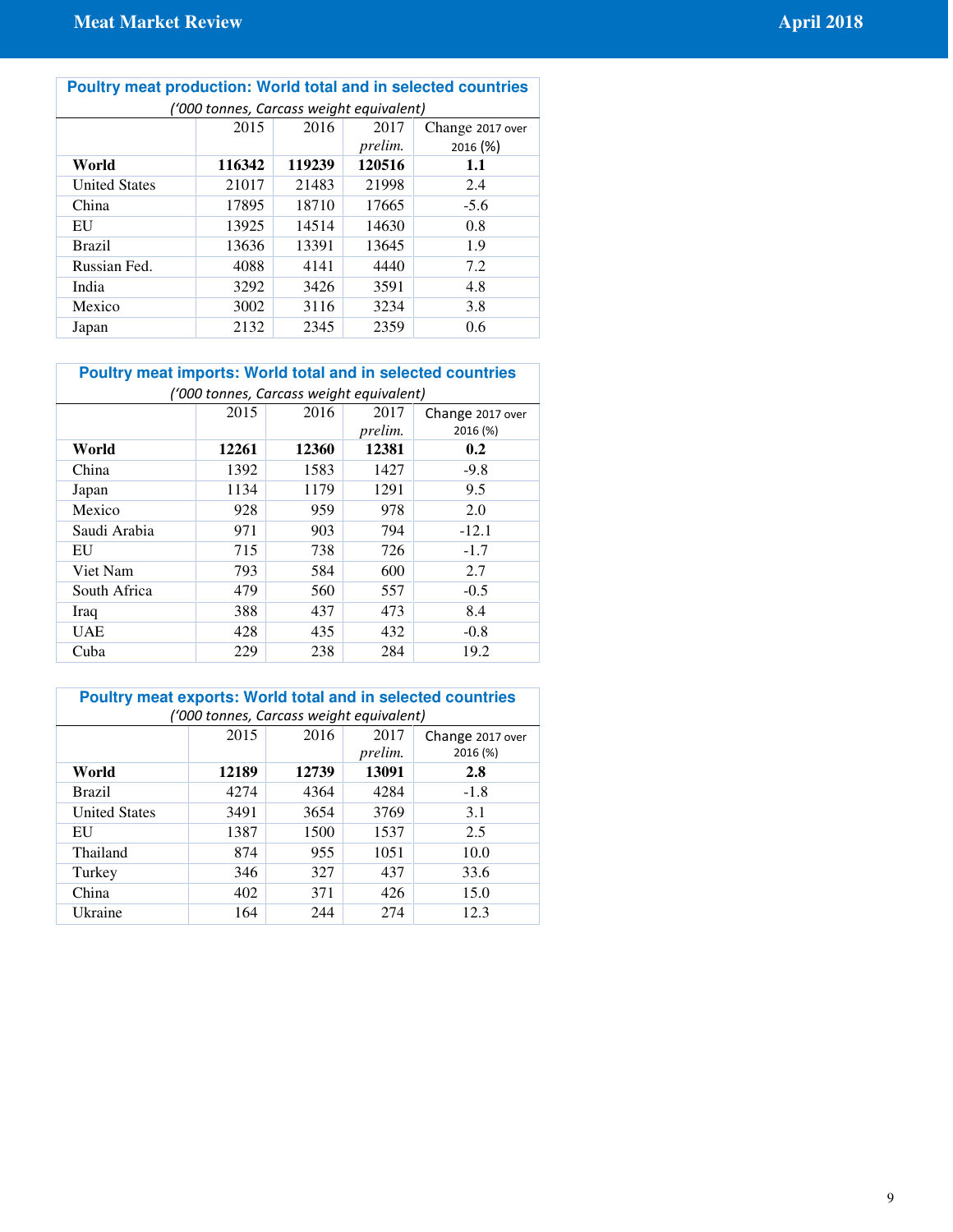#### **Ovine meat production: World total and in selected countries**   $(1000 \t{tonnes},$  Carcass weight equivalent)<br>2015 2016 2017 Ch 2015 2016 *prelim.* Change 2017 over 2016 (%) **World 14607 14749 14839 0.6**  China 4410 4617 4691 1.6

| -------   | .   | .   | .   | .   |
|-----------|-----|-----|-----|-----|
| EU        | 908 | 877 | 893 | 1.8 |
| India     | 732 | 740 | 741 | 0.2 |
| Australia | 755 | 715 | 727 | 1.8 |

## **Ovine meat imports: World total and in selected countries**

| ('000 tonnes, Carcass weight equivalent) |      |      |                 |                              |
|------------------------------------------|------|------|-----------------|------------------------------|
|                                          | 2015 | 2016 | 2017<br>prelim. | Change 2017<br>over 2016 (%) |
| World                                    | 934  | 908  | 962             | 5.9                          |
| China                                    | 252  | 245  | 279             | 13.9                         |
| EU                                       | 166  | 161  | 140             | $-13.1$                      |
| <b>United States</b>                     | 104  | 104  | 122             | 17.4                         |
| UAE                                      | 56   | 57   | 58              | 0.6                          |
| Saudi Arabia                             | 53   | 41   | 43              | 3.9                          |
| Malaysia                                 | 34   | 33   | 39              | 17.8                         |

#### **Ovine meat exports: World total and in selected countries**  ('000 tonnes, Carcass weight equivalent)

| ''000 tonnes, Carcass weight equivalent) |      |      |                 |                              |
|------------------------------------------|------|------|-----------------|------------------------------|
|                                          | 2015 | 2016 | 2017<br>prelim. | Change 2017<br>over 2016 (%) |
| World                                    | 960  | 910  | 980             | 7.7                          |
| Australia                                | 442  | 428  | 454             | 6.1                          |
| New Zealand                              | 400  | 370  | 396             | 6.9                          |
| EU                                       | 18   | 16   | 30              | 82.8                         |
| India                                    | 22   | 21   | 23              | 7.3                          |